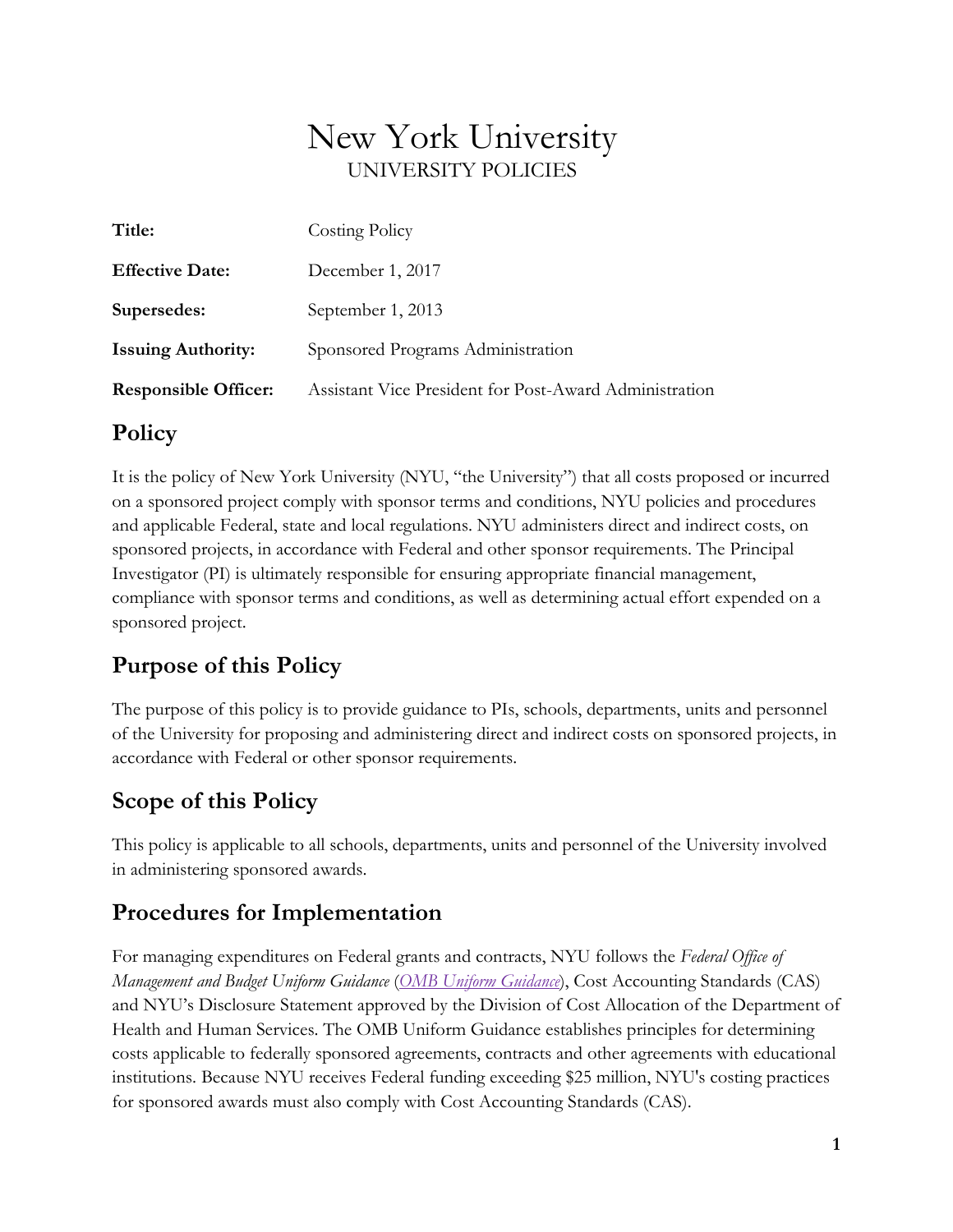For awards funded by a non-Federal sponsor, the award terms and conditions generally dictate whether an expense – direct or indirect – can be charged to a project. However, when a sponsor's terms and conditions allow an expense, but NYU policies and procedures or applicable Federal, state and city laws and regulations do not, the expense cannot be incurred. The more restrictive requirements apply.

Indirect costs are outlined in Section c of this policy. These costs cannot be charged as direct costs to federally funded projects.

## **a. General Guidelines and Definitions**

- i. Factors Affecting Allowability of Costs
	- A. Reasonable

A cost is considered *reasonable* if the nature of the goods or services acquired or applied and the amount reflects the action that a prudent person would have taken under the circumstances prevailing at the time the decision was made to incur the cost.

### B. Allocable

Costs should be allocable to sponsored agreements under the principles and methods of the OMB Uniform Guidance. A cost is allocable to a particular sponsored project if the goods or services involved are chargeable or assignable to the project in accordance with the relative benefits received in proportion to use on an award.

## C. Consistency

CAS and the OMB Uniform Guidance require the consistent application of cost accounting principles. Costs incurred for the same purpose in like circumstances must be treated consistently as either direct or indirect costs. Where the University treats a particular type of cost as a direct cost on sponsored agreements, all costs incurred for the same purpose in like circumstances must be treated as direct costs for all activities of the institution. Consistent treatment of costs is necessary to avoid inappropriate charges to the Federal government.

## D. Allowable

A cost is allowable when it is permitted under Federal Regulations (on Federal awards) or the terms of the sponsored agreement. Charging a cost because it was included in the budget approved by the sponsor does not necessarily make it allowable.

## **b. Direct Costs**

i. Primary Direct Cost Functions of NYU

As defined in Federal cost principles, the primary activities of NYU are Instruction, Research, Other Sponsored Activities, Patient Care and Other Institutional Activities. Costs incurred to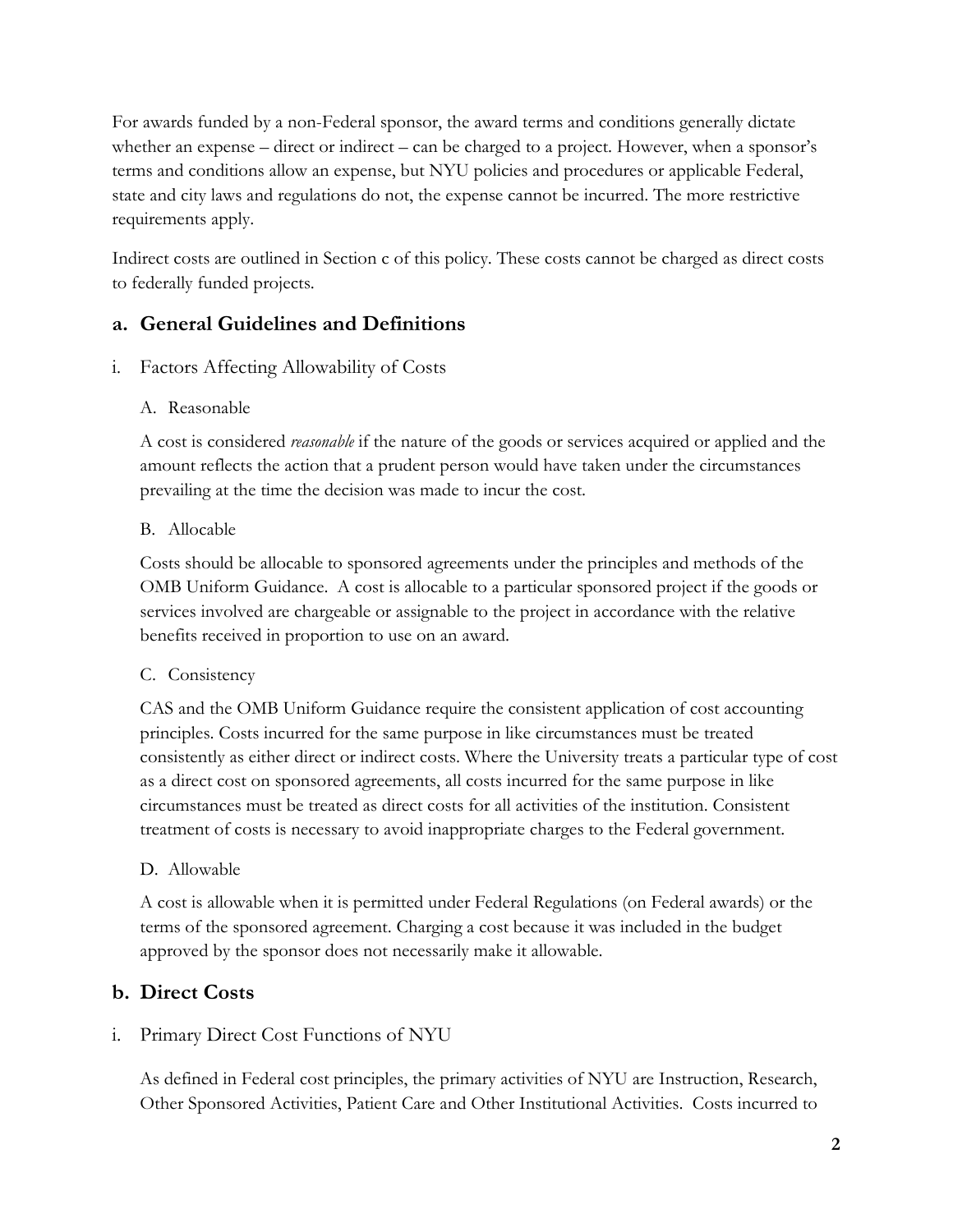support these activities – such as salaries and wages, fringe benefits, materials and supplies, travel, subcontracts, equipment, specialized service center charges and other operating expenses – are treated as direct costs and should be identified specifically with the benefiting projects and activities. If a direct cost benefits two or more sponsored agreements/projects, the OMB Uniform Guidance provides standards for allocation across these sponsored projects. Refer to *[Section 200.405](https://www.ecfr.gov/cgi-bin/text-idx?SID=8c3f7c2636e23c71d72c1511dd336f5c&mc=true&node=se2.1.200_1405)* in this policy for more detail on allocation across sponsored agreements.

Direct charges to a sponsored agreement should support the sponsored agreement's purpose and activity and be necessary to meet the project's scientific and technical requirements. Charges cannot be assigned arbitrarily or for the purpose of simplifying budget management that is unrelated to the sponsored agreement's purpose. Direct charges to sponsored agreements are expected to adhere to the sponsor's restrictions in the Notice of Award and budget and to support the sponsor's programmatic intent.

ii. Acceptable Direct Costs

Examples of acceptable direct costs that meet the OMB Uniform Guidance requirements cited above and "identifiable to a particular cost objective" are listed in *Appendix 2*.

For Federal awards, items such as salaries of administrative and clerical staff, office supplies, postage, local telephone costs (including monthly service charges) and membership dues are normally treated as indirect costs. However, for special purposes and circumstances, costs that are normally indirect may be directly charged if certain conditions are met. Refer to the *[Charging Administrative Expenses to Federal Awards Policy](http://www.nyu.edu/about/policies-guidelines-compliance/policies-and-guidelines/charging-administrative-expenses-to-federal-awards-policy.html)* for further information.

- iii. Documentation of Direct Costs
	- 1. The cost must be identified with the activity in the sponsored award to which the cost is charged.
	- 2. Documentation that links the cost incurred to the sponsored agreement activity should be maintained by someone in a position to know the sponsored award activity or designee; e.g., the person taking supplies from a common storeroom. Departments should include a detailed explanation as to how the item benefits the project when submitting the purchase requisition or request to pay an invoice.
	- 3. For Federal awards, in accordance with the *[OMB Uniform Guidance, section 200.333](https://www.ecfr.gov/cgi-bin/text-idx?SID=7ef6e1f426bd21dbe458e40256681c1c&mc=true&node=se2.1.200_1333&rgn=div8)* and the *[Financial Records Retention Policy for Sponsored Programs](http://www.nyu.edu/about/policies-guidelines-compliance/policies-and-guidelines/financial-records-retention-policy-for-sponsored-programs.html)*, documentation must be maintained for a period of three years after the date the final expenditures report is submitted. State awards generally have a 6-year retention period. Verify the specific award terms for retention requirements of other sponsors.
	- 4. Only actual costs may be charged to the sponsored award, not estimated costs.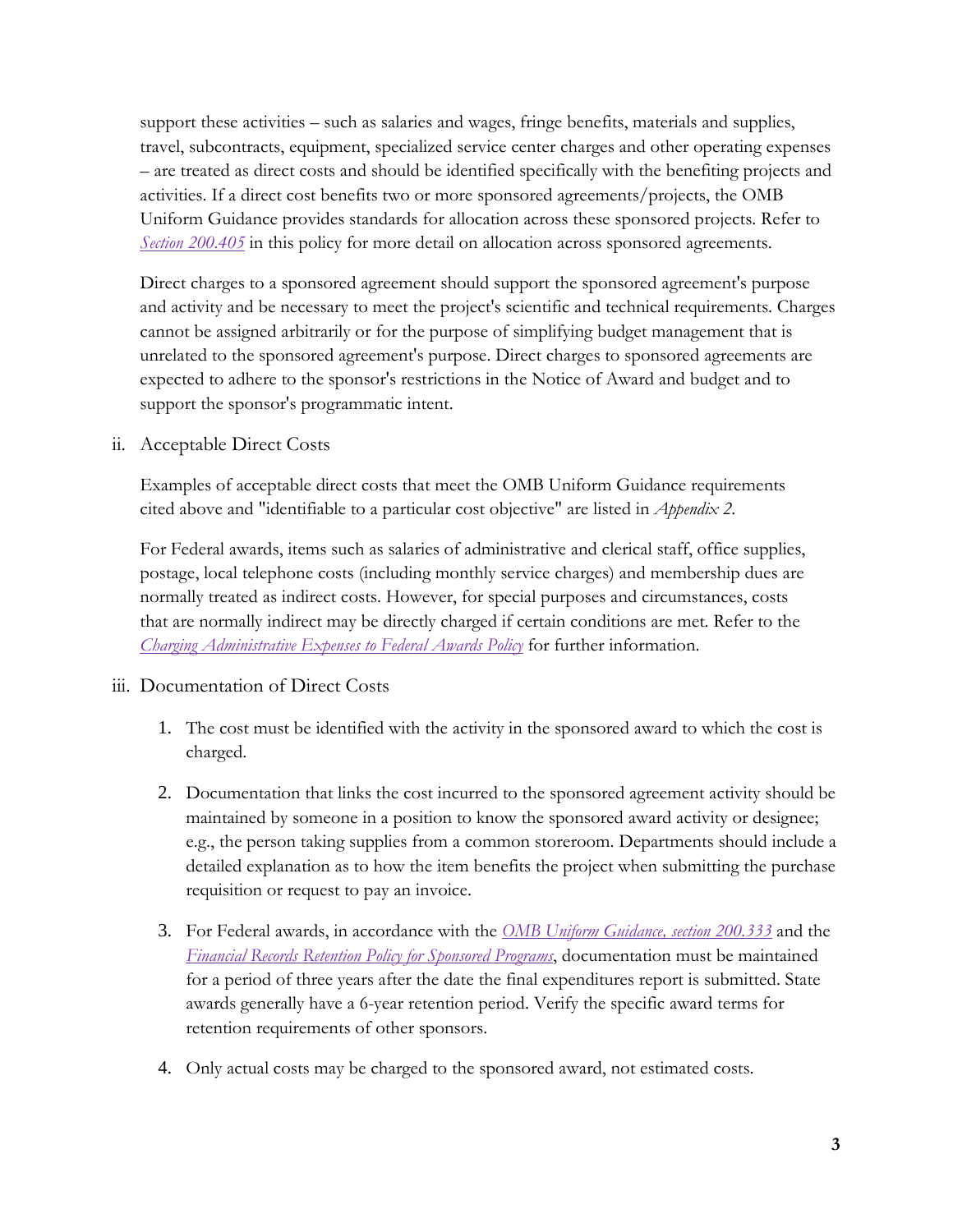#### iv. Unacceptable Direct Costing Practices

The following direct costing practices are unacceptable because they do not meet the OMB's Uniform Guidance's standard for a "high degree of accuracy" in the assignment of costs to sponsored projects:

- 1. Rotation of charges among sponsored projects without establishing the relative benefit to each sponsored project;
- 2. Assigning charges to sponsored projects simply to spend the remaining balance with no benefit to the project;
- 3. Charging the budgeted amount (in contrast to charging an amount based on actual usage);
- 4. Assigning charges to a sponsored agreement in advance of the time the actual cost is incurred;
- 5. Identifying a cost as something other than what it actually is, e.g., office supplies being recorded in the general ledger using another account such as lab supplies;
- 6. Charging expenses exclusively to a particular sponsored project when the expense supports more than one sponsored award or institutional activity;
- 7. For Federal awards, assigning charges that are generally part of normal administrative support (indirect costs) for sponsored projects (e.g., administrative and clerical salaries, office supplies, local phone charges). Refer to the *[Charging Administrative Expenses to](http://www.nyu.edu/about/policies-guidelines-compliance/policies-and-guidelines/charging-administrative-expenses-to-federal-awards-policy.html)  [Federal Awards Policy](http://www.nyu.edu/about/policies-guidelines-compliance/policies-and-guidelines/charging-administrative-expenses-to-federal-awards-policy.html)*. If the award is from a non-Federal sponsor, direct charging of administrative support costs may be allowable.

## **c. Indirect Costs [Facilities and Administrative (F&A) Costs]**

i. Nature of Indirect Costs

Indirect costs are those that are incurred for common or joint activities of the University and therefore cannot be identified readily and specifically with a particular sponsored project, instructional activity or any other University activity.

Expenses incurred for general departmental and institutional business are recognized as indirect costs. On Federal awards such costs include, but are not limited to: charges for administrative and clerical salaries, related fringe benefits, office supplies, postage, local telephone charges, cell phones (except when needed to meet programmatic objectives), office equipment, internet and other general costs.

Costs incurred for administrative and support services that benefit departmental activities and costs incurred by separate departments and organizations established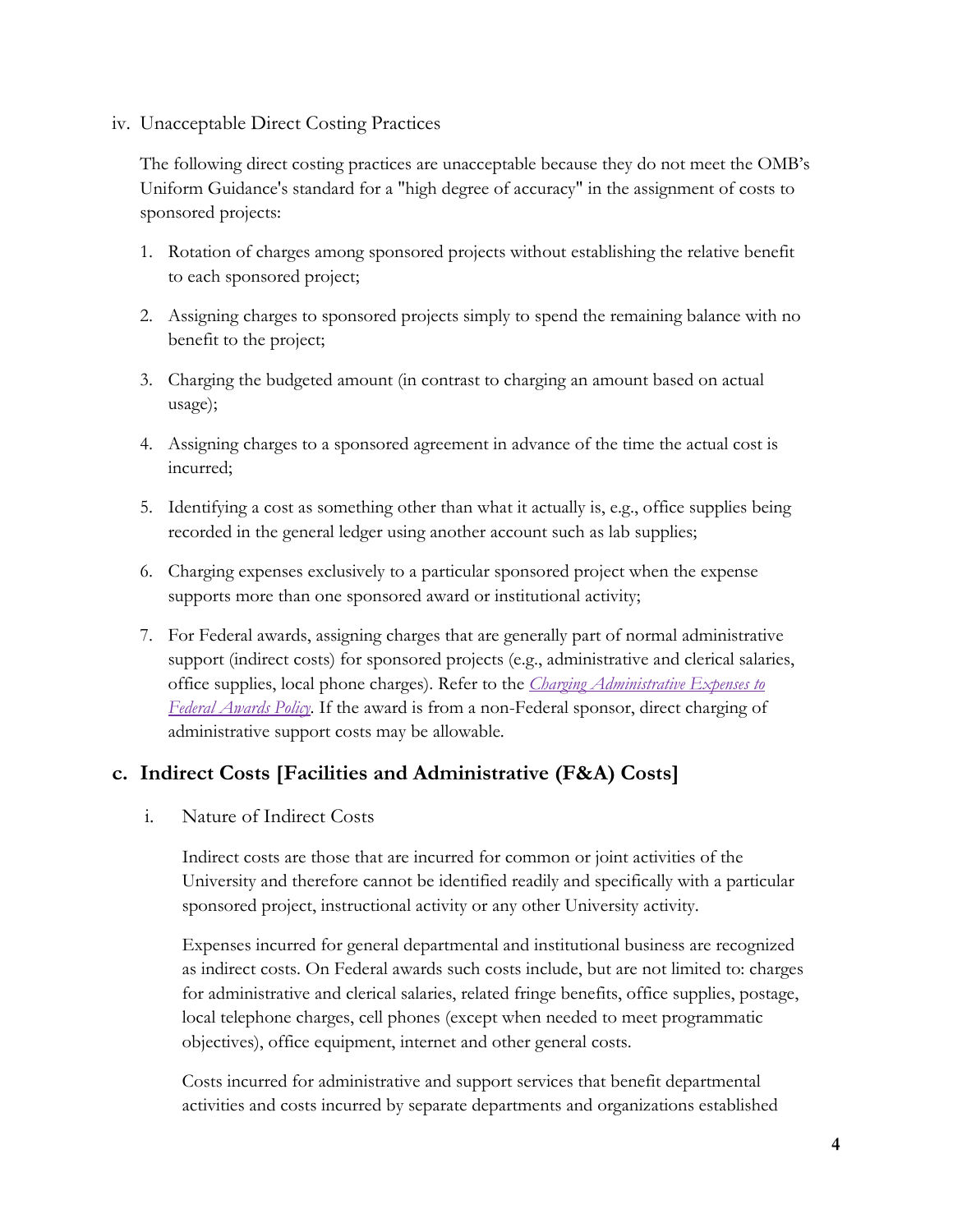primarily to administer sponsored projects are identified separately by account code in the financial records and recognized as indirect expenses.

ii. Special Purposes or Circumstances Where Direct Charging of Costs *Normally* Treated as Indirect Costs May be Appropriate.

In instances where Federally-sponsored projects require administrative and clerical supplies, postage and telecommunications (expenses similar to the charges identified normally as administrative costs), such costs may be charged to sponsored projects as direct costs if they meet the criteria explained in the *[Charging Administrative Expenses to](http://www.nyu.edu/about/policies-guidelines-compliance/policies-and-guidelines/charging-administrative-expenses-to-federal-awards-policy.html)  [Federal Awards Policy](http://www.nyu.edu/about/policies-guidelines-compliance/policies-and-guidelines/charging-administrative-expenses-to-federal-awards-policy.html)*.

## **d. Allocation of a Direct Cost Across Two or More Sponsored Projects**

- i. "If a cost benefits two or more projects or activities in proportions that can be determined without undue effort or cost, the cost must be allocated to the projects based on the proportional benefit. If a cost benefits two or more projects or activities in proportions that cannot be determined because of the interrelationship of the work involved, then, notwithstanding paragraph (c) of this section, the costs may be allocated or transferred to benefitted projects on any reasonable documented basis." *[\[OMB Uniform Guidance, Section](https://www.ecfr.gov/cgi-bin/text-idx?SID=7ef6e1f426bd21dbe458e40256681c1c&mc=true&node=se2.1.200_1405&rgn=div8)  [200.405\]](https://www.ecfr.gov/cgi-bin/text-idx?SID=7ef6e1f426bd21dbe458e40256681c1c&mc=true&node=se2.1.200_1405&rgn=div8)*.
- ii. Proportional Benefit Rule
	- 1. The criteria for allocation of costs to two or more sponsored projects are as follows:
		- The cost in question should be identified specifically with the group of sponsored projects relatively easily and with a high degree of accuracy; and;
		- The department must maintain written documentation generated or approved by the PI or Co-PI demonstrating specific identification.
	- 2. Proportional Benefit for Compensation Costs (Salaries, Wages and Benefits that Directly Benefit Two or More Sponsored Projects).

The proportional benefit rule is applied when the Principal Investigator (PI) authorizes the distribution of salary and fringe benefits across two or more funding sources, sponsored projects or institutional activities. This authorization should reflect the PIs best judgment of the proportional benefit of the salary and fringe benefit costs to each of the affected sponsored projects.

The Time & Effort Reporting verifies that the distribution of actual salaries and wages reflects the proportional distribution of compensation. The Uniform Guidance requires that "charges to Federal Awards for salaries and wages must be based on records that accurately reflect the work performed. These records must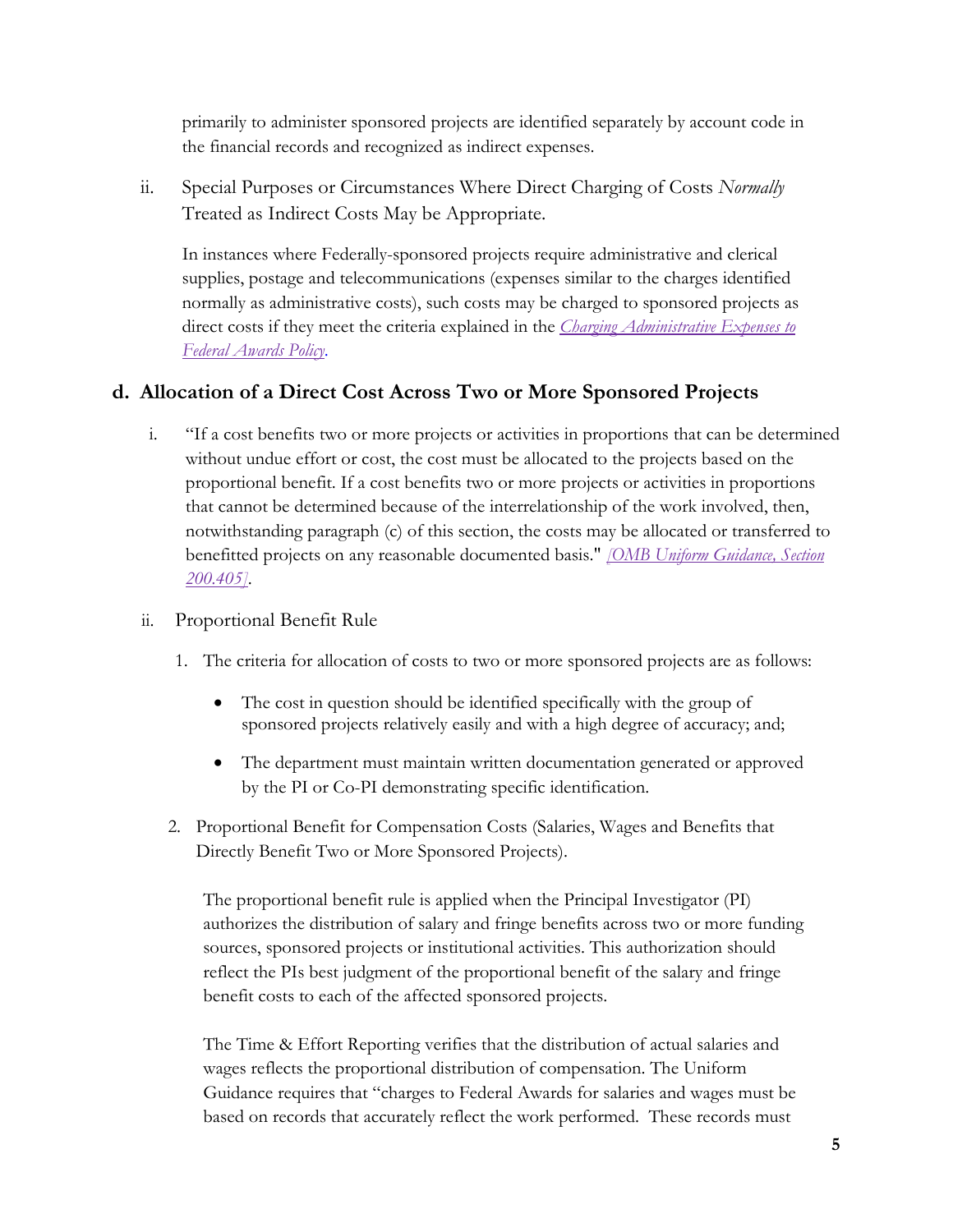be supported by a system of internal control which provides reasonable assurance that the charges are accurate, allowable and properly allocated" *[\[Section 200.430.i\].](https://www.ecfr.gov/cgi-bin/text-idx?SID=7ef6e1f426bd21dbe458e40256681c1c&mc=true&node=se2.1.200_1430&rgn=div8)* The method of payroll confirmation reflects an "after-the-fact" reporting of the percentage distribution of activity of employees. Reports should reasonably reflect the activities for which employees are compensated by the institution. The system should reflect activity applicable to each sponsored project. The Time & Effort Certification reports should be reviewed and approved as outlined in the *[Effort](http://www.nyu.edu/about/policies-guidelines-compliance/policies-and-guidelines/effort-reporting-policy-for-sponsored-programs.html)  [Reporting Policy for Sponsored Programs.](http://www.nyu.edu/about/policies-guidelines-compliance/policies-and-guidelines/effort-reporting-policy-for-sponsored-programs.html)*

## **Policy Definitions**

| Departmental Research                    | The amounts expended for start-up, seed          |  |
|------------------------------------------|--------------------------------------------------|--|
|                                          | money, bid, and proposal are classified as       |  |
|                                          | "departmental research." An account which is     |  |
|                                          | set up to provide faculty with funds for         |  |
|                                          | release time to further academic knowledge       |  |
|                                          | may be included in the category of               |  |
|                                          | "departmental research."                         |  |
|                                          |                                                  |  |
| <b>OMB</b> Uniform Administrative        | The set of Federal regulations which             |  |
| Requirements, Cost Principles and Audit  | establishes the principles for determining costs |  |
| Requirements for Federal Awards (Uniform | applicable to Federal grants, contracts and      |  |
| Guidance)                                | other agreements with educational institutions.  |  |
|                                          |                                                  |  |
| University Research                      | Research and development activities              |  |
|                                          | that are both separately budgeted and            |  |
|                                          | accounted for by the University and              |  |
|                                          | funded by the University rather than             |  |
|                                          | an external sponsor                              |  |
|                                          |                                                  |  |

## **Related Policies**

- Business Expenses [http://www.nyu.edu/about/policies-guidelines-compliance/policies-and-guidelines/business](http://www.nyu.edu/about/policies-guidelines-compliance/policies-and-guidelines/business-expenses.html)[expenses.html](http://www.nyu.edu/about/policies-guidelines-compliance/policies-and-guidelines/business-expenses.html)
- Charging Administrative Expenses to Federal Awards Policy [http://www.nyu.edu/about/policies-guidelines-compliance/policies-and-guidelines/charging](http://www.nyu.edu/about/policies-guidelines-compliance/policies-and-guidelines/charging-administrative-expenses-to-federal-awards-policy.html)[administrative-expenses-to-federal-awards-policy.html](http://www.nyu.edu/about/policies-guidelines-compliance/policies-and-guidelines/charging-administrative-expenses-to-federal-awards-policy.html)
- Effort Reporting Policy for Sponsored Programs [http://www.nyu.edu/about/policies-guidelines-compliance/policies-and-guidelines/effort](http://www.nyu.edu/about/policies-guidelines-compliance/policies-and-guidelines/effort-reporting-policy-for-sponsored-programs.html)[reporting-policy-for-sponsored-programs.html](http://www.nyu.edu/about/policies-guidelines-compliance/policies-and-guidelines/effort-reporting-policy-for-sponsored-programs.html)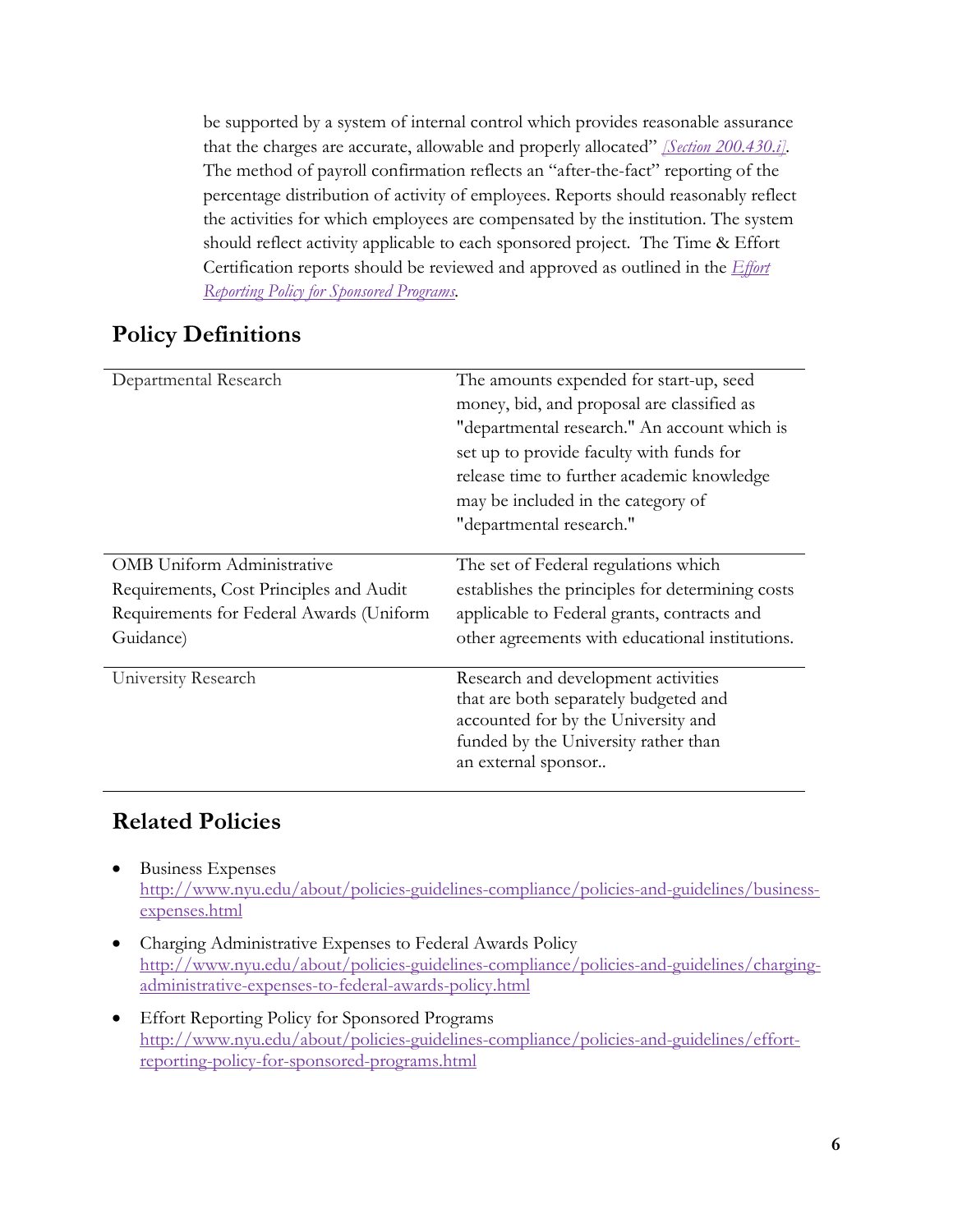• Financial Record Retention Policy for Sponsored Programs [http://www.nyu.edu/about/policies-guidelines-compliance/policies-and-guidelines/financial](http://www.nyu.edu/about/policies-guidelines-compliance/policies-and-guidelines/financial-records-retention-policy-for-sponsored-programs.html)[records-retention-policy-for-sponsored-programs.html](http://www.nyu.edu/about/policies-guidelines-compliance/policies-and-guidelines/financial-records-retention-policy-for-sponsored-programs.html)

## **Federal Regulations**

- Federal Acquisition Regulation <http://www.acquisition.gov/far/>
- OMB Uniform Guidance [http://www.ecfr.gov/cgi-bin/text-idx?tpl=/ecfrbrowse/Title02/2cfr200\\_main\\_02.tpl](http://www.ecfr.gov/cgi-bin/text-idx?tpl=/ecfrbrowse/Title02/2cfr200_main_02.tpl)

## **Appendices**

## Appendix 1: *Direct and Indirect Cost Matrix*

For administrative and accounting purposes, these costs are grouped into two categories: direct and indirect. Some costs, however, are not discretely direct or indirect and may appear in either category depending on the circumstances. This matrix indicates when a particular cost is normally charged directly or indirectly to sponsored projects. This listing provides examples and is not intended to be all-inclusive.

|    | <b>DIRECT COSTS</b>                                                                                                                                                                                                                                                                                                                                                                                                                                                                                            | <b>INDIRECT COSTS</b>                                                                                                                                                                                                                                                                                                                                                                                                                                                                                                                                                                                                                        |
|----|----------------------------------------------------------------------------------------------------------------------------------------------------------------------------------------------------------------------------------------------------------------------------------------------------------------------------------------------------------------------------------------------------------------------------------------------------------------------------------------------------------------|----------------------------------------------------------------------------------------------------------------------------------------------------------------------------------------------------------------------------------------------------------------------------------------------------------------------------------------------------------------------------------------------------------------------------------------------------------------------------------------------------------------------------------------------------------------------------------------------------------------------------------------------|
| 1. | Personnel Costs (salaries, wages,<br>fringe benefits, tuition remission)<br>for positions such as:<br>Principal investigator<br>Research associate<br>$\bullet$<br>Postdoctoral associate<br>$\bullet$<br>Laboratory technician<br>$\bullet$<br>Graduate research assistant<br>Student employee<br>Other technical and<br>programmatic personnel<br><b>Recruitment Costs:</b><br>Limited to lodging, airfare, advertising<br>costs (black and white only) for<br>potential recruit. Does not include<br>meals. | For Federally sponsored projects,<br>administrative and clerical salaries,<br>wages and fringe benefits, except<br>where special purpose or<br>circumstances apply (See <i>Charging</i><br>Administrative Expenses to Federal<br><b>Awards Policy</b> ). Administrative<br>positions include: departmental<br>administrators, administrative<br>assistants, accountants/financial<br>analysts; and office personnel<br>including student workers.<br>Administrative activities of directors<br>and assistant and associate directors,<br>fiscal officers, vice president and<br>president, executive assistants and<br>other administrators. |
| 2. | Animals and animal care                                                                                                                                                                                                                                                                                                                                                                                                                                                                                        |                                                                                                                                                                                                                                                                                                                                                                                                                                                                                                                                                                                                                                              |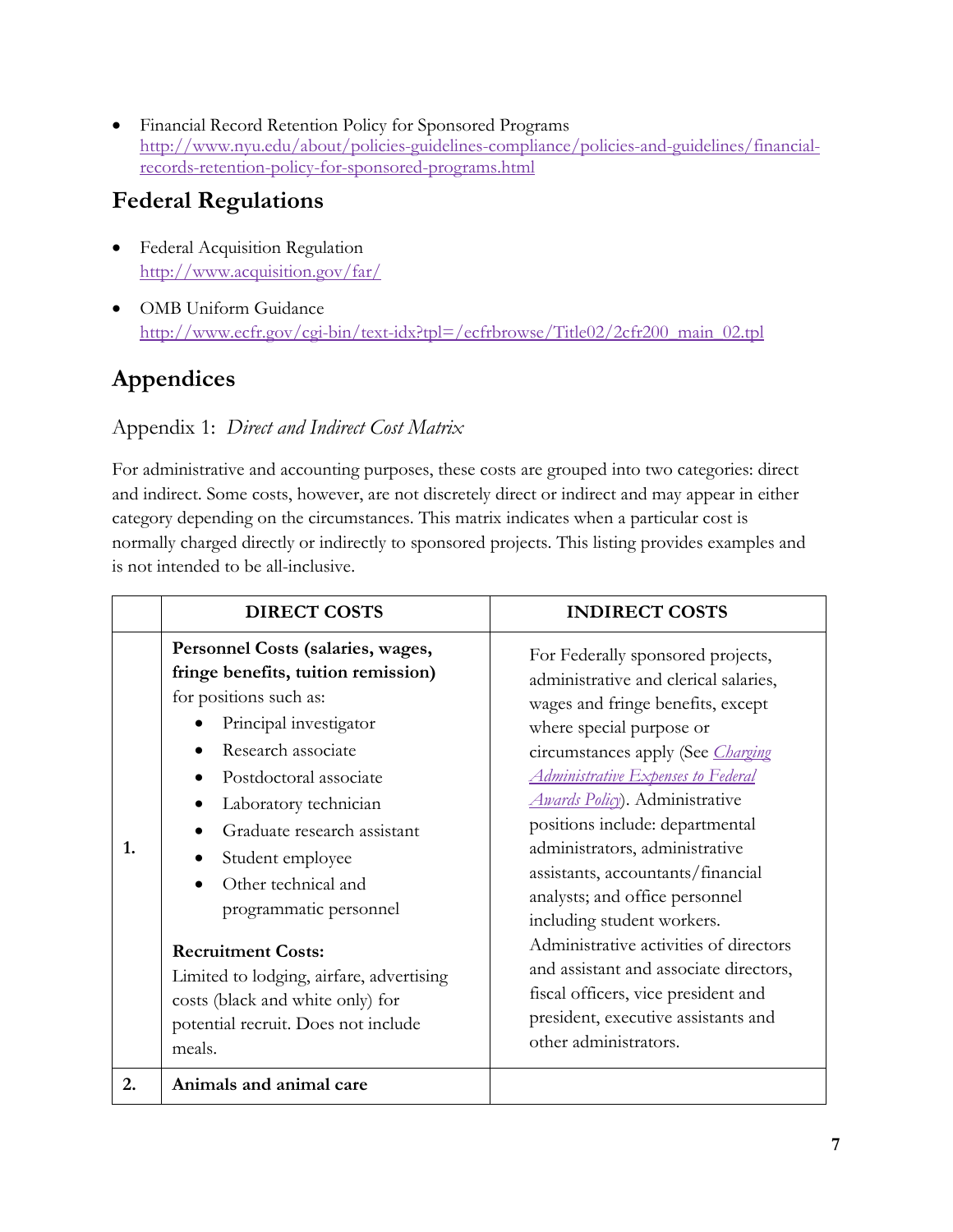|    | <b>DIRECT COSTS</b>                                                                                                                                                             | <b>INDIRECT COSTS</b>                                                                                                                                                                                                                                                                                                                                                                                                                                                         |
|----|---------------------------------------------------------------------------------------------------------------------------------------------------------------------------------|-------------------------------------------------------------------------------------------------------------------------------------------------------------------------------------------------------------------------------------------------------------------------------------------------------------------------------------------------------------------------------------------------------------------------------------------------------------------------------|
| 3. | Scientific/Technical Information<br><b>Technology Costs (Project specific)</b><br>External Information<br>Technology Services (e.g.,<br>programmer, developer, web<br>designer) | General Purpose Hardware,<br><b>Personal Electronics and Services</b><br>iPads, iPhones/other cell<br>phones, iPods, PDA devices,<br>pagers, reading devices (e.g.,<br>Kindle), desktops, laptops,<br>copiers, printers, fax, scanners,<br>cameras, projectors, external<br>drives, DVD recorders, TVs<br>and display monitors<br><b>Internet Services</b><br>Computer networking costs<br>(network cables)<br>Local area networks (LAN)<br>Service/Maintenance<br>Agreements |
| 4. | <b>Scientific Computer Software</b><br>(project specific e.g., statistical)                                                                                                     | <b>General Purpose Software and</b><br><b>Computer Supplies:</b><br>Software packages, such as<br>Word, Excel, Access<br>Paper<br>Toners and ink<br>DVDs, CDs, flash drives                                                                                                                                                                                                                                                                                                   |
| 5. | Consultants (external & internal)                                                                                                                                               |                                                                                                                                                                                                                                                                                                                                                                                                                                                                               |
| 6. | <b>Technical/Scientific Equipment</b><br>(e.g., microscope)                                                                                                                     | <b>General Purpose Equipment</b><br>(e.g., Office Furniture)                                                                                                                                                                                                                                                                                                                                                                                                                  |
| 7. | Equipment maintenance contracts<br>(for project dedicated equipment)                                                                                                            |                                                                                                                                                                                                                                                                                                                                                                                                                                                                               |
| 8. | Motor vehicle expense (project-<br>dedicated vehicles; travel)                                                                                                                  |                                                                                                                                                                                                                                                                                                                                                                                                                                                                               |
| 9. | Participant costs (These are not<br>human subject incentive payments.)<br>Stipends<br>Tuition & fees<br>Travel                                                                  |                                                                                                                                                                                                                                                                                                                                                                                                                                                                               |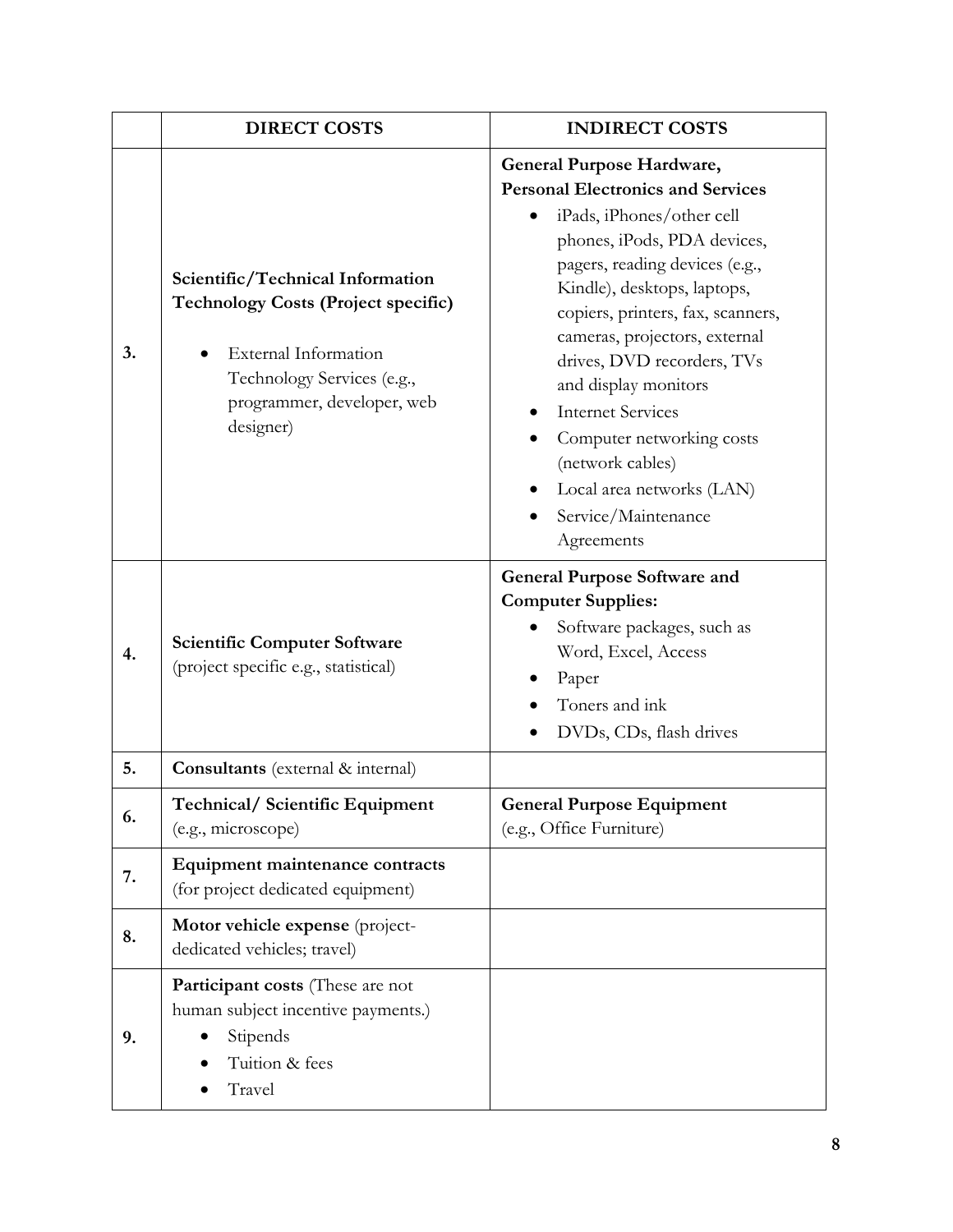|     | <b>DIRECT COSTS</b>                                                                                                                                                                                                                         | <b>INDIRECT COSTS</b>                                                                                                                                                                                                                                                                                                      |
|-----|---------------------------------------------------------------------------------------------------------------------------------------------------------------------------------------------------------------------------------------------|----------------------------------------------------------------------------------------------------------------------------------------------------------------------------------------------------------------------------------------------------------------------------------------------------------------------------|
|     | Other miscellaneous                                                                                                                                                                                                                         |                                                                                                                                                                                                                                                                                                                            |
| 10. | Printing, binding, copying and<br>postage costs (including UPS) when<br>project scope clearly indicates a need for<br>a volume of activity beyond routine. (e.g.,<br>publication costs, surveys, conference<br>presentations, mass mailing) | Printing, binding and copying for<br><b>General Purpose Activities</b>                                                                                                                                                                                                                                                     |
| 11. | <b>Rental of space</b> (away from University)                                                                                                                                                                                               | <b>Rental of NYU Facility (On-Campus)</b><br>except for auxiliary units that charge<br>standard fees (e.g., Kimmel)                                                                                                                                                                                                        |
| 12. | Shipping/overnight delivery services,<br>such as UPS, Federal Express,<br>Priority Mail                                                                                                                                                     | Postage                                                                                                                                                                                                                                                                                                                    |
| 13. | <b>Specialized facilities</b>                                                                                                                                                                                                               |                                                                                                                                                                                                                                                                                                                            |
| 14. | Subcontracts                                                                                                                                                                                                                                |                                                                                                                                                                                                                                                                                                                            |
| 15. | <b>Supplies</b><br>Lab and scientific supplies<br>Chemicals/Radioactive material<br>Glassware<br>Field supplies<br>Gases and liquids<br>Rare and precious metals and<br>nonprecious metals                                                  | Office/ general purpose supplies<br>Books and reference materials<br>Custodial supplies<br>Water coolers<br>Pens, pencils<br>Paper<br>Forms<br>Files, folders, binders<br>Transparencies<br>Staplers, staples<br>Tape dispensers<br>Calculators<br>Tissues, cleaning supplies<br>Coffee/tea makers and related<br>supplies |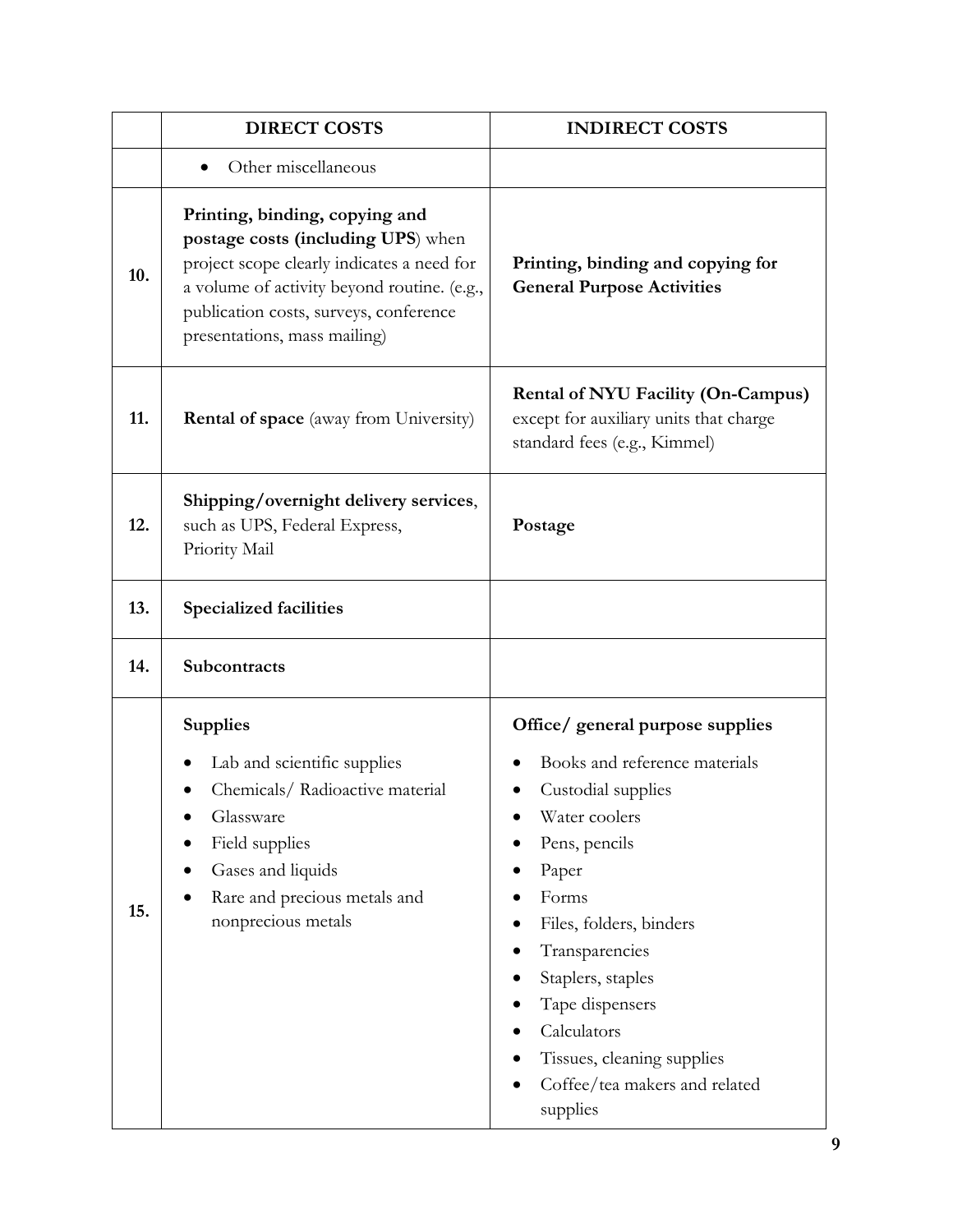|     | <b>DIRECT COSTS</b>                                                                                                                                                                                                                                                                                                                                              | <b>INDIRECT COSTS</b>                                                                                                                                                                                                                                                    |
|-----|------------------------------------------------------------------------------------------------------------------------------------------------------------------------------------------------------------------------------------------------------------------------------------------------------------------------------------------------------------------|--------------------------------------------------------------------------------------------------------------------------------------------------------------------------------------------------------------------------------------------------------------------------|
| 16. | Telephone charges<br>(long distance- only when necessary to<br>carry out the objectives of the project.)                                                                                                                                                                                                                                                         | Local telephone charges<br>Basic line charge<br>Local calls                                                                                                                                                                                                              |
| 17. | <b>Business meals</b><br>Meals in connection with the meetings<br>and conferences for the dissemination of<br>technical information.                                                                                                                                                                                                                             | <b>Business meals</b><br>Meals for routine office or lab meetings to<br>discuss research project status. Meals with<br>collaborators. Meals as a part of recruiting<br>project employees. Any meal not part of<br>the travel.                                            |
| 18. | Travel. The most economical costs<br>which are required to carry out the<br>objectives of sponsored project<br>requirements.<br>Change/ cancellation fees that are<br>beyond control of the PI or other<br>research personnel that do not include<br>personal reasons.<br>Baggage fees<br>Meals for traveler only, while traveling<br>for the project            |                                                                                                                                                                                                                                                                          |
| 19. | Other<br>Temporary lease/rental of equipment<br>Temporary lease/rental of off-<br>campus facilities<br>Repairs and maintenance (related to<br>scientific and technical equipment)<br>Insurance expense for project-<br>dedicated equipment<br>Advertisement: recruitment of<br>personnel approved for a specific<br>project, recruitment of research<br>subjects | Repairs and maintenance (facilities<br>and general purpose equipment)<br>Space rental (non-temporary)<br>Dues, memberships & subscriptions<br>(See Memberships & Subscriptions Policy<br>for exceptions)<br>Laundry and dry cleaning<br>General advertising<br>Utilities |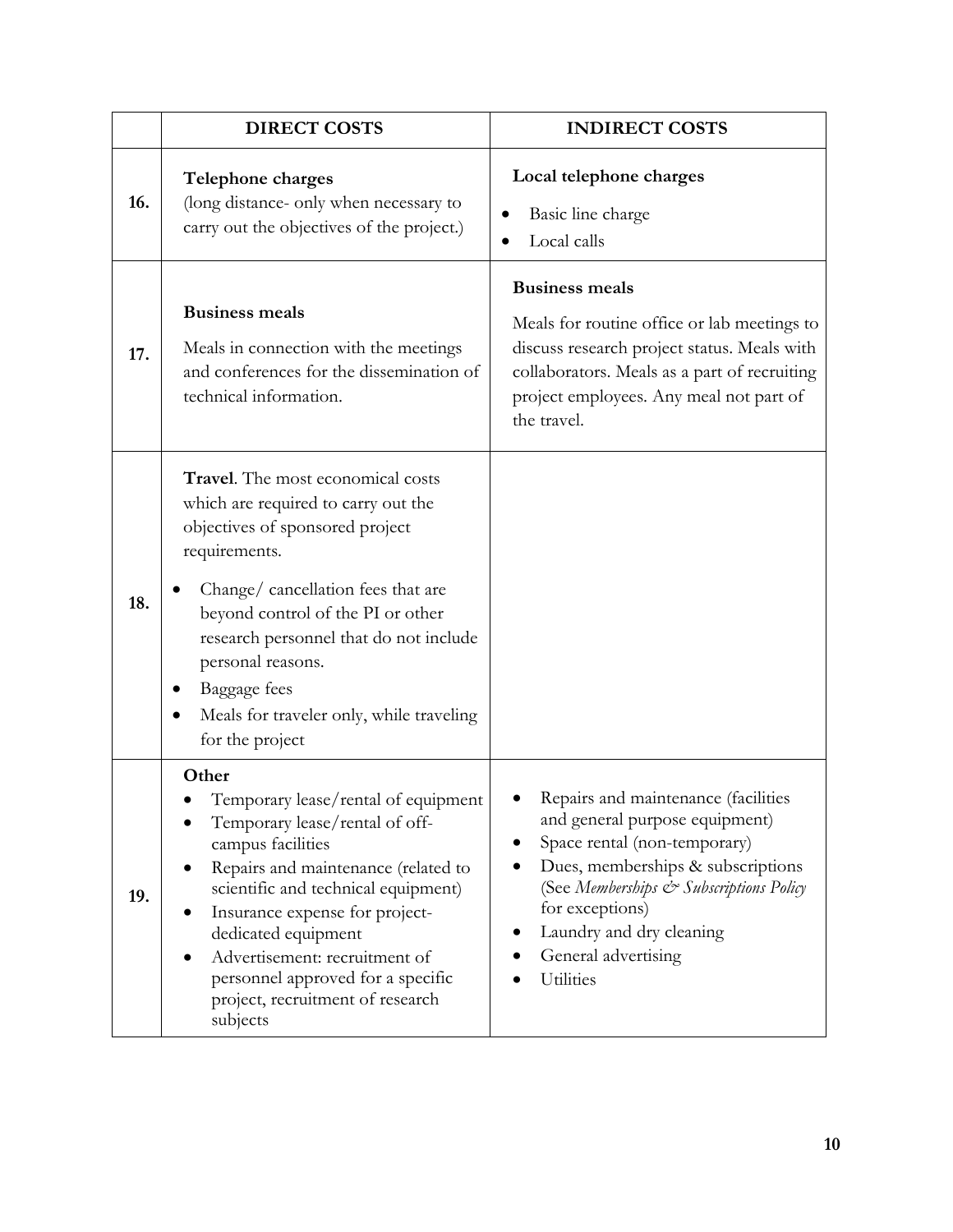### Appendix 2: *Listing of Acceptable Direct Costs*

Examples of acceptable direct costs that meet the OMB Uniform Guidance requirements and "that can be identified specifically with a particular final cost objective, such as a Federal award, or other internally or externally funded activity, or that can be directly assigned to such activities relatively easily with a high degree of accuracy" [*[OMB Uniform Guidance, section 00.413](https://www.ecfr.gov/cgi-bin/text-idx?SID=8c3f7c2636e23c71d72c1511dd336f5c&mc=true&node=se2.1.200_1413)*] are listed and explained below:

- 1. Salaries, Wages and Fringe Benefits (includes researcher or technician salary and fringe benefits). See item 5 below for discussion of in-house consulting by faculty members (overload pay). According to the Uniform Guidance, clerical salaries and wages shall *normally* be treated as indirect costs. There are situations where direct charging of administrative and clerical salaries is appropriate. These situations are discussed in the *[Charging Administrative Expenses to Federal Awards Policy](http://www.nyu.edu/about/policies-guidelines-compliance/policies-and-guidelines/charging-administrative-expenses-to-federal-awards-policy.html)*.
- 2. Animals and Animal Care costs.
- 3. **Computing** Project specific costs for scientific computing and programming costs.
- 4. Scientific Computer Software Project-dedicated software that is necessary to carry out the scope of the project.
- 5. Consultants (expertise of a well-defined nature for a fixed period of time) both external and internal consultants. At NYU, consultant agreements issued for sponsored projects are executed by the Contract Office.
	- External Consultants A consultant generally provides needed expertise to a project for a limited period of time. They function as independent contractors (with little or no day-to-day supervision by NYU staff) and they are not employees of the University. Consultants are typically paid on an hourly or daily fee plus reimbursement for travel and other incidental expenses. External consultant fees are normally treated as Other Than Personnel Services (OTPS).
	- Internal Consultants Intra-university consulting is generally a university obligation requiring no additional compensation in addition to the institutional base salary of faculty/staff members. This principle applies to faculty members who function as consultants or otherwise contribute to a sponsored project conducted by another faculty member of the same institution. However, in unusual cases where consultation is across departmental lines or involves a separate or remote operation and/or the work performed by the consultant is incidental and in addition to his regular departmental load, any charges for such work representing extra compensation above the base salary are allowable provided that such consulting arrangements are specifically defined or stated in the agreement and/or approved in writing by the sponsoring agency and the authorized University official.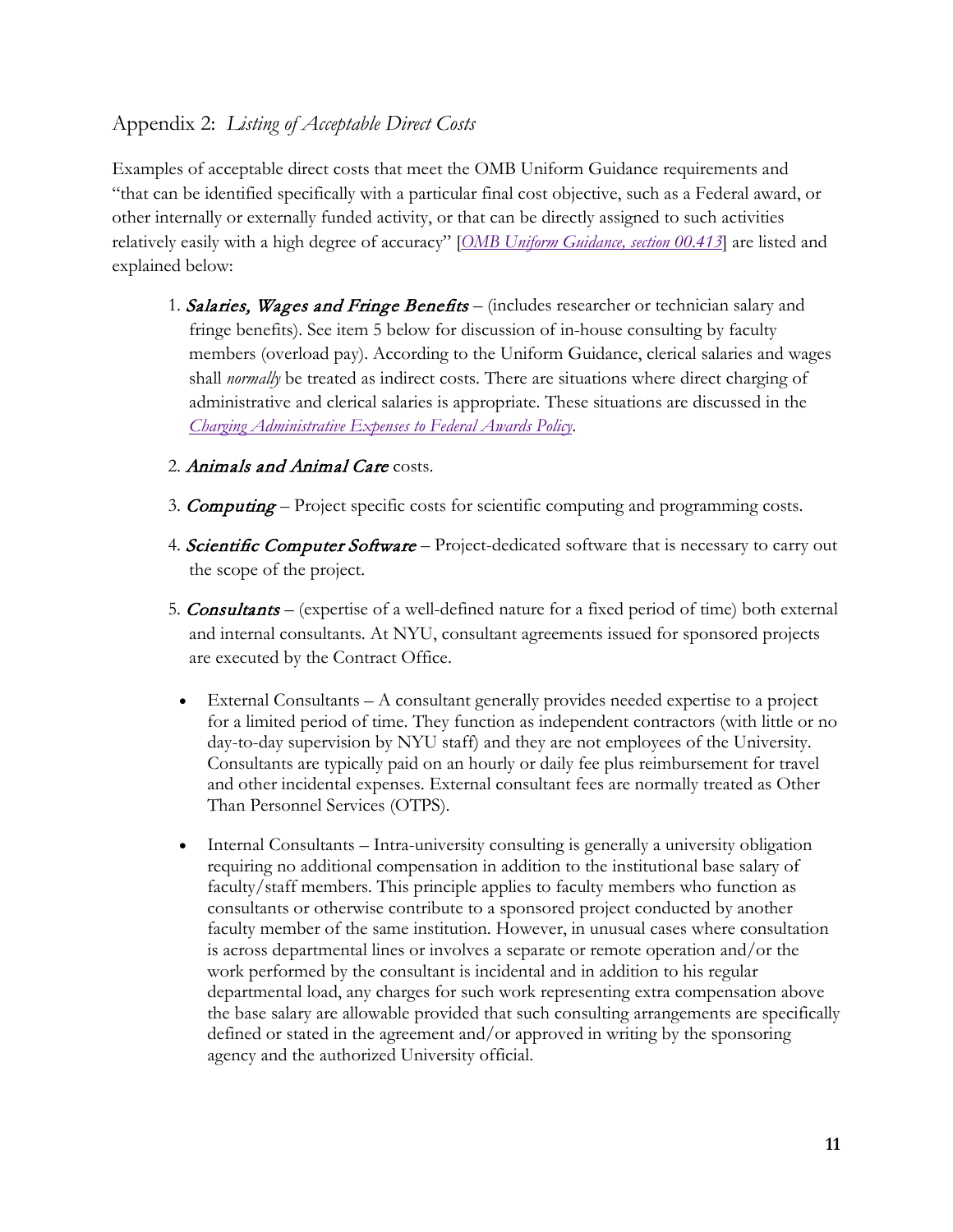- 6. **Equipment** An article of nonexpendable, tangible property having a useful life of more than one year and (permanent equipment, greater than NYU capitalization threshold, currently, \$3,000).
- 7. Equipment Maintenance Contracts Equipment maintenance contract expenses of project-dedicated equipment or shared equipment with monitored usage and an appropriate cost is charged directly to the grant account.
- 8. Motor Vehicle Expense Maintenance expenses of project-dedicated vehicles and vehicles used in the field may be directly charged to projects as well as motor vehicle expenses incurred with travel. Current mileage rates are available at: *[http://www.nyu.edu/employees/resources-and-services/financelink/buying-paying/employee](http://www.nyu.edu/employees/resources-and-services/financelink/buying-paying/employee-reimbursement-and-advances.html)[reimbursement-and-advances.html.](http://www.nyu.edu/employees/resources-and-services/financelink/buying-paying/employee-reimbursement-and-advances.html)*
- 9. Participant Costs Payments made directly to or on behalf of participants, including stipends, tuition and fees, dependency allowance, participant travel and other miscellaneous participant costs.
- 10. Publications, Printing, Binding and Copying Services Indicate and itemize costs and include any publication costs connected with dissemination and evaluation, and check journal page rate costs for a correct and current estimate.
- 11. **Rental of Off-Campus Space** Some projects require special space needs or staff stationed for long-term field site work. Lease agreements can be negotiated to lower space and housing costs with the rental costs charged directly to the project.
- 12. Shipping/Overnight Delivery Services Federal Express, U.S. Postal Priority Mail, DHL and UPS overnight delivery services specifically define costs at the individual or account level and can be directly charged to the grant/contract account. Routine postage charges are normally treated as an indirect cost unless special purposes and circumstances exist for the project. If the project requires substantial mailing expenses in the performance of the project activities or technical work, postage should be directly charged to the project. Refer to the *[Charging Administrative Expenses to Federal Awards](http://www.nyu.edu/about/policies-guidelines-compliance/policies-and-guidelines/charging-administrative-expenses-to-federal-awards-policy.html)  [Policy](http://www.nyu.edu/about/policies-guidelines-compliance/policies-and-guidelines/charging-administrative-expenses-to-federal-awards-policy.html)*.
- 13. Specialized Facilities Required by a Specific Program If a project requires the creation of new, more secure facilities – including the acquisition of alarm equipment, special construction, or other project-specific facility costs – these costs may be directly charged to the project. These special-purpose facilities may or may not be usable by future programs. This cost category would also include increased security services required due to the level of classification/special access for the project.
- 14. Subcontract costs*: [http://www.nyu.edu/about/policies-guidelines-compliance/policies-and](http://www.nyu.edu/about/policies-guidelines-compliance/policies-and-guidelines/managing-sponsor-payments-policy.html)[guidelines/managing-sponsor-payments-policy.html.](http://www.nyu.edu/about/policies-guidelines-compliance/policies-and-guidelines/managing-sponsor-payments-policy.html)*